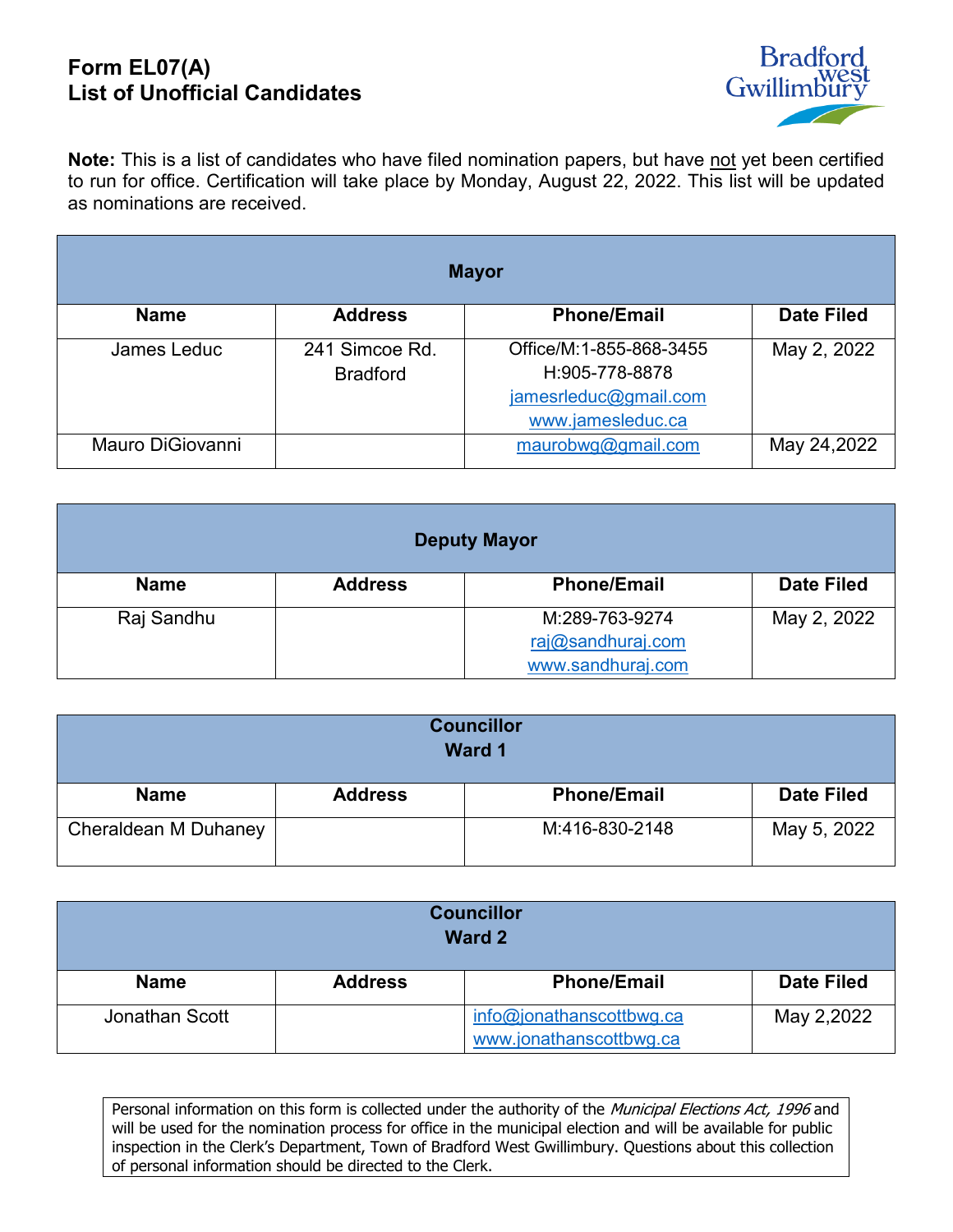## **Form EL07(A) List of Unofficial Candidates**

-



| <b>Councillor</b><br>Ward 3 |                |                       |                   |
|-----------------------------|----------------|-----------------------|-------------------|
| <b>Name</b>                 | <b>Address</b> | <b>Phone/Email</b>    | <b>Date Filed</b> |
| Gary R. Lamb                |                | ggary009@sympatico.ca | May 9, 2022       |
| Gavin Maclean               |                |                       | May 17, 2022      |

| <b>Councillor</b><br><b>Ward 4</b> |                 |                        |                   |
|------------------------------------|-----------------|------------------------|-------------------|
| <b>Name</b>                        | <b>Address</b>  | <b>Phone/Email</b>     | <b>Date Filed</b> |
| <b>Rick Turner</b>                 | 110 Blue Dasher | M:416-903-7336         | May 2, 2022       |
|                                    | <b>B</b> lvd    | Rickturner25@gmail.com |                   |
|                                    | <b>Bradford</b> |                        |                   |

| <b>Councillor</b><br>Ward 5 |                                     |                                                                   |                   |
|-----------------------------|-------------------------------------|-------------------------------------------------------------------|-------------------|
| <b>Name</b>                 | <b>Address</b>                      | <b>Phone/Email</b>                                                | <b>Date Filed</b> |
| <b>Munawar Chudary</b>      | 3644 10 Sideroad<br><b>Bradford</b> | M: 416-712-4779<br>munawarc@hotmail.com<br>www.munawarchudary.com | May 2, 2022       |
| Peter Ferragine             |                                     |                                                                   | May 3, 2022       |

| <b>Councillor</b><br>Ward 6 |                                  |                                      |                   |
|-----------------------------|----------------------------------|--------------------------------------|-------------------|
| <b>Name</b>                 | <b>Address</b>                   | <b>Phone/Email</b>                   | <b>Date Filed</b> |
| <b>Mark Contois</b>         | 69 Mills Crt.<br><b>Bradford</b> | H: 905-778-1212<br>mc1212@rogers.com | May 6,2022        |

Personal information on this form is collected under the authority of the Municipal Elections Act, 1996 and will be used for the nomination process for office in the municipal election and will be available for public inspection in the Clerk's Department, Town of Bradford West Gwillimbury. Questions about this collection of personal information should be directed to the Clerk.